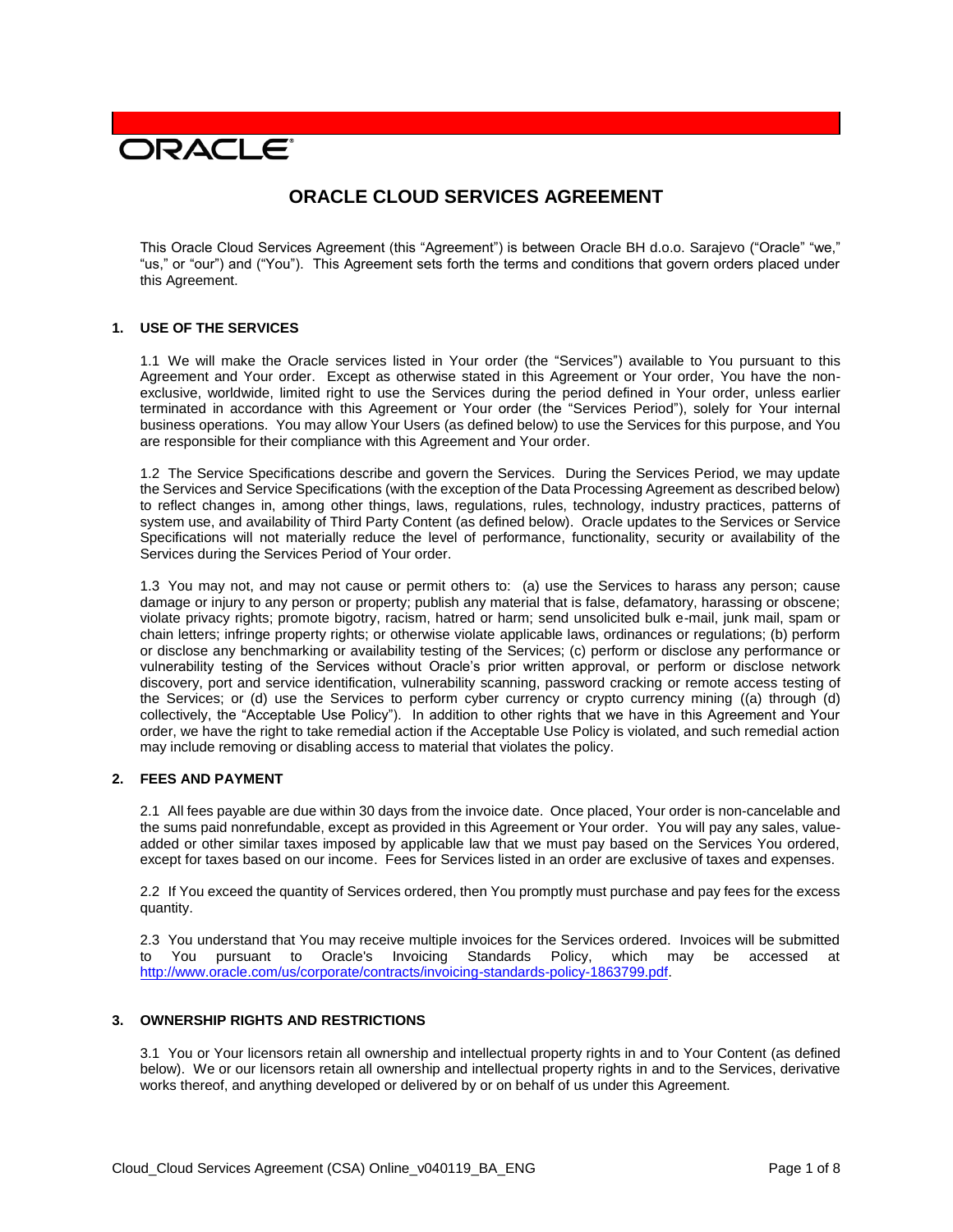3.2 You may have access to Third Party Content through use of the Services. Unless otherwise stated in Your order, all ownership and intellectual property rights in and to Third Party Content and the use of such content is governed by separate third party terms between You and the third party.

3.3 You grant us the right to host, use, process, display and transmit Your Content to provide the Services pursuant to and in accordance with this Agreement and Your order. You have sole responsibility for the accuracy, quality, integrity, legality, reliability, and appropriateness of Your Content, and for obtaining all rights related to Your Content required by Oracle to perform the Services.

3.4 You may not, and may not cause or permit others to: (a) modify, make derivative works of, disassemble, decompile, reverse engineer, reproduce, republish, download, or copy any part of the Services (including data structures or similar materials produced by programs); (b) access or use the Services to build or support, directly or indirectly, products or services competitive to Oracle; or (c) license, sell, transfer, assign, distribute, outsource, permit timesharing or service bureau use of, commercially exploit, or make available the Services to any third party except as permitted by this Agreement or Your order.

# **4. NONDISCLOSURE**

4.1 By virtue of this Agreement, the parties may disclose to each other information that is confidential ("Confidential Information"). Confidential Information shall be limited to the terms and pricing under this Agreement and Your order, Your Content residing in the Services, and all information clearly identified as confidential at the time of disclosure.

4.2 A party's Confidential Information shall not include information that: (a) is or becomes a part of the public domain through no act or omission of the other party; (b) was in the other party's lawful possession prior to the disclosure and had not been obtained by the other party either directly or indirectly from the disclosing party; (c) is lawfully disclosed to the other party by a third party without restriction on the disclosure; or (d) is independently developed by the other party.

4.3 Each party agrees not to disclose the other party's Confidential Information to any third party other than as set forth in the following sentence for a period of five years from the date of the disclosing party's disclosure of the Confidential Information to the receiving party; however, we will protect the confidentiality of Your Content residing in the Services for as long as such information resides in the Services. Each party may disclose Confidential Information only to those employees, agents or subcontractors who are required to protect it against unauthorized disclosure in a manner no less protective than required under this Agreement, and each party may disclose the other party's Confidential Information in any legal proceeding or to a governmental entity as required by law. We will protect the confidentiality of Your Content residing in the Services in accordance with the Oracle security practices defined as part of the Service Specifications applicable to Your order.

# **5. PROTECTION OF YOUR CONTENT**

5.1 In order to protect Your Content provided to Oracle as part of the provision of the Services, Oracle will comply with the applicable administrative, physical, technical and other safeguards, and other applicable aspects of system and content management, available at [http://www.oracle.com/us/corporate/contracts/cloud-services/index.html.](http://www.oracle.com/us/corporate/contracts/cloud-services/index.html)

5.2 To the extent Your Content includes Personal Data (as that term is defined in the applicable data privacy policies and the Data Processing Agreement (as that term is defined below)), Oracle will furthermore comply with the following:

- a. the relevant Oracle privacy policies applicable to the Services, available at [http://www.oracle.com/us/legal/privacy/overview/index.html;](http://www.oracle.com/us/legal/privacy/overview/index.html) and
- b. the applicable version of the Data Processing Agreement for Oracle Services (the "Data Processing Agreement"), unless stated otherwise in Your order. The version of the Data Processing Agreement applicable to Your order (a) is available at [https://www.oracle.com/corporate/contracts/cloud](https://www.oracle.com/corporate/contracts/cloud-services/contracts.html#data-processing)[services/contracts.html#data-processing](https://www.oracle.com/corporate/contracts/cloud-services/contracts.html#data-processing) and is incorporated herein by reference, and (b) will remain in force during the Services Period of Your order. In the event of any conflict between the terms of the Data Processing Agreement and the terms of the Service Specifications (including any applicable Oracle privacy policies), the terms of the Data Processing Agreement shall take precedence.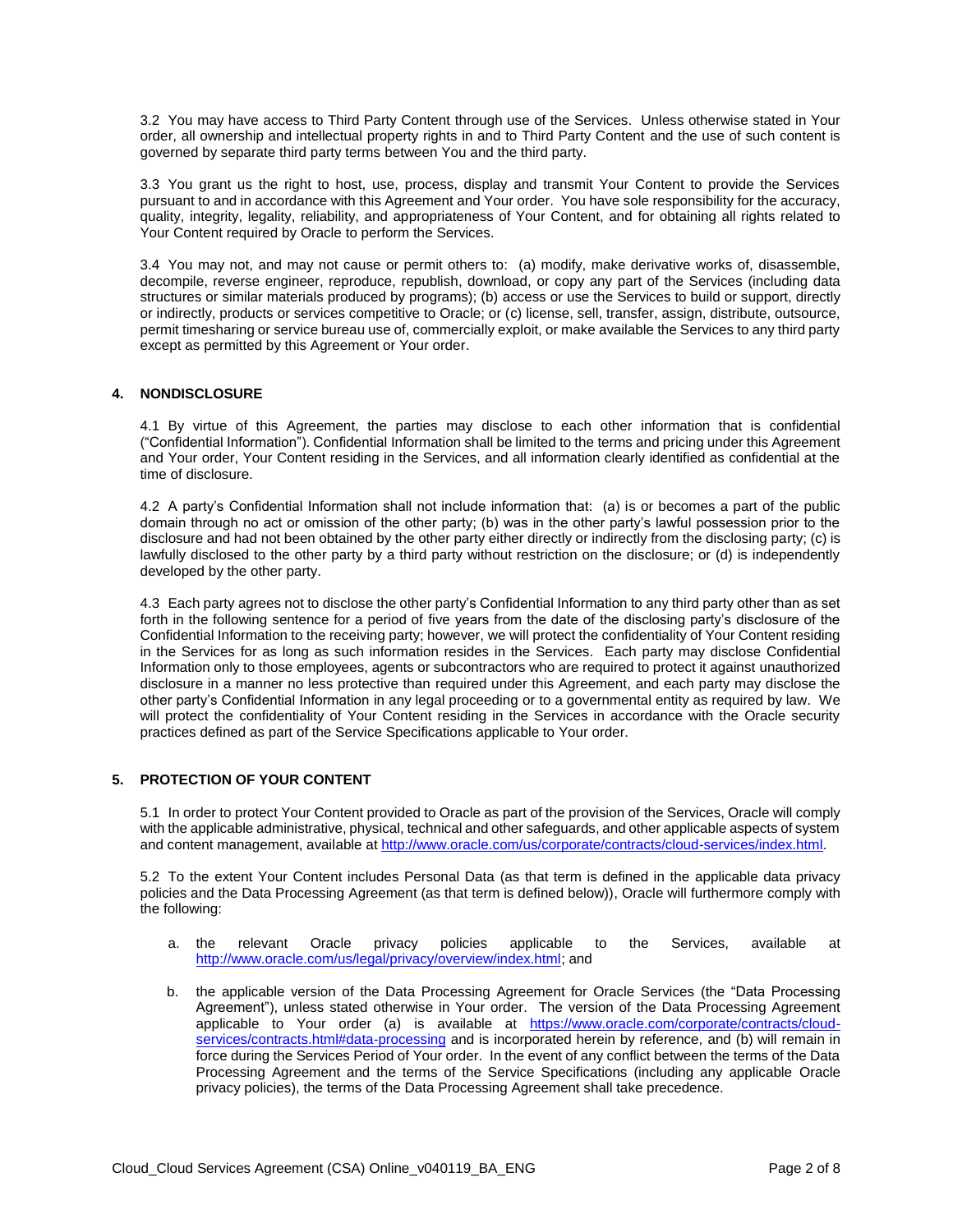5.3 Without prejudice to Sections 5.1 and 5.2 above, You are responsible for (a) any required notices, consents and/or authorizations related to Your provision of, and our processing of, Your Content (including any Personal Data) as part of the Services, (b) any security vulnerabilities, and the consequences of such vulnerabilities, arising from Your Content, including any viruses, Trojan horses, worms or other harmful programming routines contained in Your Content, and (c) any use by You or Your Users of the Services in a manner that is inconsistent with the terms of this Agreement. To the extent You disclose or transmit Your Content to a third party, we are no longer responsible for the security, integrity or confidentiality of such content outside of Oracle's control.

5.4 Unless otherwise specified in Your order (including in the Service Specifications), Your Content may not include any sensitive or special data that imposes specific data security or data protection obligations on Oracle in addition to or different from those specified in the Service Specifications. If available for the Services, You may purchase additional services from us (e.g., Oracle Payment Card Industry Compliance Services) designed to address specific data security or data protection requirements applicable to such sensitive or special data You seek to include in Your Content.

#### **6. WARRANTIES, DISCLAIMERS AND EXCLUSIVE REMEDIES**

6.1 Each party represents that it has validly entered into this Agreement and that it has the power and authority to do so. We warrant that during the Services Period we will perform the Services using commercially reasonable care and skill in all material respects as described in the Service Specifications. If the Services provided to You were not performed as warranted, You must promptly provide us with a written notice that describes the deficiency in the Services (including, as applicable, the service request number notifying us of the deficiency in the Services).

6.2 WE DO NOT WARRANT THAT THE SERVICES WILL BE PERFORMED ERROR-FREE OR UNINTERRUPTED, THAT WE WILL CORRECT ALL SERVICES ERRORS, OR THAT THE SERVICES WILL MEET YOUR REQUIREMENTS OR EXPECTATIONS. WE ARE NOT RESPONSIBLE FOR ANY ISSUES RELATED TO THE PERFORMANCE, OPERATION OR SECURITY OF THE SERVICES THAT ARISE FROM YOUR CONTENT OR THIRD PARTY CONTENT OR SERVICES PROVIDED BY THIRD PARTIES.

6.3 FOR ANY BREACH OF THE SERVICES WARRANTY, YOUR EXCLUSIVE REMEDY AND OUR ENTIRE LIABILITY SHALL BE THE CORRECTION OF THE DEFICIENT SERVICES THAT CAUSED THE BREACH OF WARRANTY, OR, IF WE CANNOT SUBSTANTIALLY CORRECT THE DEFICIENCY IN A COMMERCIALLY REASONABLE MANNER, YOU MAY END THE DEFICIENT SERVICES AND WE WILL REFUND TO YOU THE FEES FOR THE TERMINATED SERVICES THAT YOU PRE-PAID TO US FOR THE PERIOD FOLLOWING THE EFFECTIVE DATE OF TERMINATION.

6.4 TO THE EXTENT NOT PROHIBITED BY LAW, THESE WARRANTIES ARE EXCLUSIVE AND THERE ARE NO OTHER EXPRESS OR IMPLIED WARRANTIES OR CONDITIONS INCLUDING FOR SOFTWARE, HARDWARE, SYSTEMS, NETWORKS OR ENVIRONMENTS OR FOR MERCHANTABILITY, SATISFACTORY QUALITY AND FITNESS FOR A PARTICULAR PURPOSE.

#### **7. LIMITATION OF LIABILITY**

7.1 IN NO EVENT WILL EITHER PARTY OR ITS AFFILIATES BE LIABLE FOR ANY INDIRECT, CONSEQUENTIAL, INCIDENTAL, SPECIAL, PUNITIVE, OR EXEMPLARY DAMAGES, OR ANY LOSS OF REVENUE, PROFITS (EXCLUDING FEES UNDER THIS AGREEMENT), SALES, DATA, DATA USE, GOODWILL, OR REPUTATION.

7.2 IN NO EVENT SHALL THE AGGREGATE LIABILITY OF ORACLE AND OUR AFFILIATES ARISING OUT OF OR RELATED TO THIS AGREEMENT OR YOUR ORDER, WHETHER IN CONTRACT, TORT, OR OTHERWISE, EXCEED THE TOTAL AMOUNTS ACTUALLY PAID UNDER YOUR ORDER FOR THE SERVICES GIVING RISE TO THE LIABILITY DURING THE TWELVE (12) MONTHS IMMEDIATELY PRECEDING THE EVENT GIVING RISE TO SUCH LIABILITY.

#### **8. INDEMNIFICATION**

8.1 If a third party makes a claim against either You or Oracle ("Recipient" which may refer to You or us depending upon which party received the Material), that any information, design, specification, instruction, software, service, data, hardware, or material (collectively, "Material") furnished by either You or us ("Provider" which may refer to You or us depending on which party provided the Material) and used by the Recipient infringes the third party's intellectual property rights, the Provider, at the Provider's sole cost and expense, will defend the Recipient against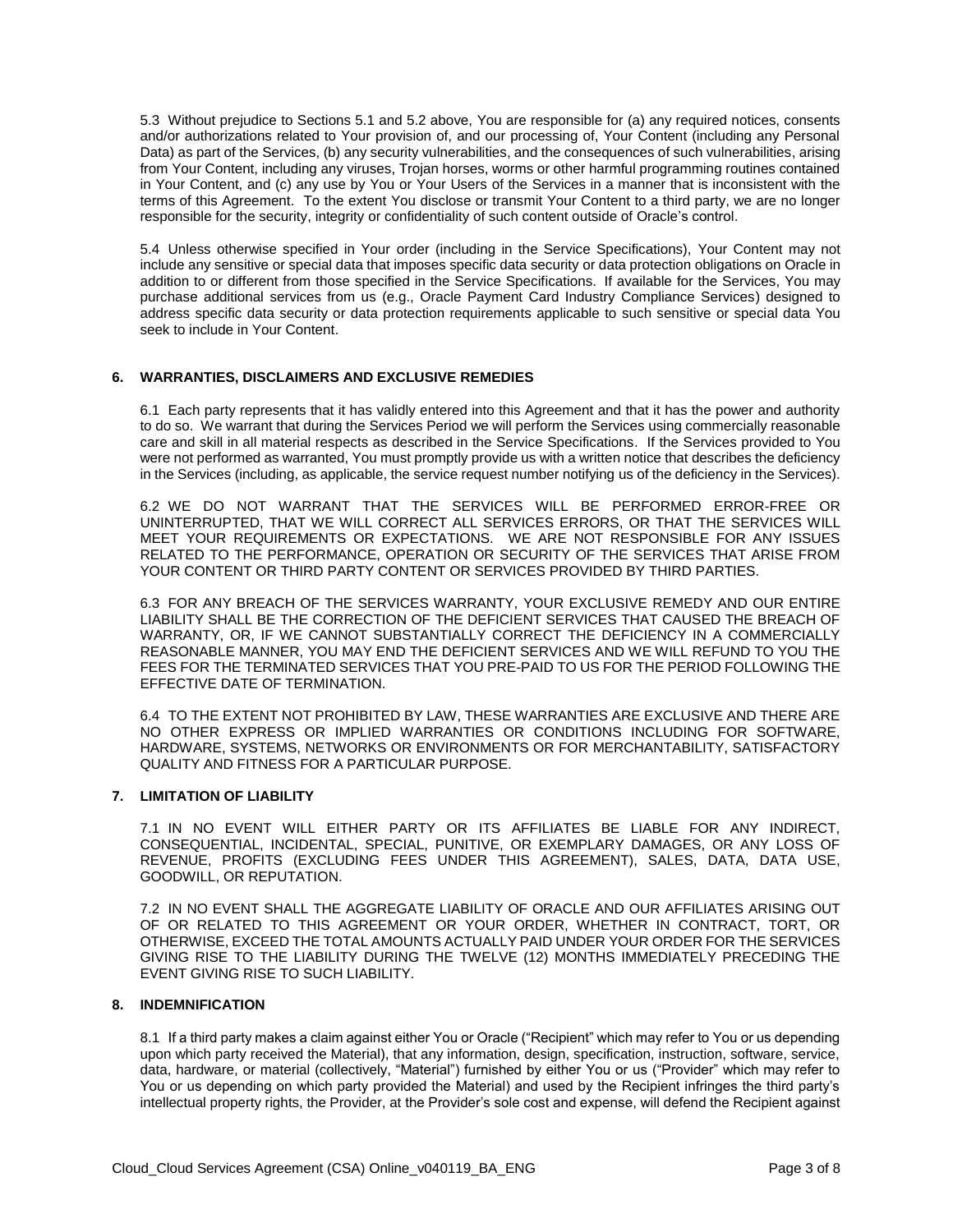the claim and indemnify the Recipient from the damages, liabilities, costs and expenses awarded by the court to the third party claiming infringement or the settlement agreed to by the Provider, if the Recipient does the following:

- a. notifies the Provider promptly in writing, not later than 30 days after the Recipient receives notice of the claim (or sooner if required by applicable law);
- b. gives the Provider sole control of the defense and any settlement negotiations; and
- c. gives the Provider the information, authority and assistance the Provider needs to defend against or settle the claim.

8.2 If the Provider believes or it is determined that any of the Material may have violated a third party's intellectual property rights, the Provider may choose to either modify the Material to be non-infringing (while substantially preserving its utility or functionality) or obtain a license to allow for continued use, or if these alternatives are not commercially reasonable, the Provider may end the license for, and require return of, the applicable Material and refund any unused, prepaid fees the Recipient may have paid to the other party for such Material. If such return materially affects our ability to meet obligations under the relevant order, then we may, upon 30 days prior written notice, terminate the order. If such Material is third party technology and the terms of the third party license do not allow us to terminate the license, then we may, upon 30 days prior written notice, end the Services associated with such Material and refund any unused, prepaid fees for such Services.

8.3 The Provider will not indemnify the Recipient if the Recipient (a) alters the Material or uses it outside the scope of use identified in the Provider's user or program documentation or Service Specifications, or (b) uses a version of the Material which has been superseded, if the infringement claim could have been avoided by using an unaltered current version of the Material which was made available to the Recipient. The Provider will not indemnify the Recipient to the extent that an infringement claim is based upon any Material not furnished by the Provider. We will not indemnify You to the extent that an infringement claim is based on Third Party Content or any Material from a third party portal or other external source that is accessible or made available to You within or by the Services (e.g., a social media post from a third party blog or forum, a third party Web page accessed via a hyperlink, marketing data from third party data providers, etc.).

8.4 This Section 8 provides the parties' exclusive remedy for any infringement claims or damages.

#### **9. TERM AND TERMINATION**

- 9.1 This Agreement is valid for the order which this Agreement accompanies.
- 9.2 Services shall be provided for the Services Period defined in Your order.

9.3 We may suspend Your or Your Users' access to, or use of, the Services if we believe that (a) there is a significant threat to the functionality, security, integrity, or availability of the Services or any content, data, or applications in the Services; (b) You or Your Users are accessing or using the Services to commit an illegal act; or (c) there is a violation of the Acceptable Use Policy. When reasonably practicable and lawfully permitted, we will provide You with advance notice of any such suspension. We will use reasonable efforts to re-establish the Services promptly after we determine that the issue causing the suspension has been resolved. During any suspension period, we will make Your Content (as it existed on the suspension date) available to You. Any suspension under this Section shall not excuse You from Your obligation to make payments under this Agreement.

9.4 If either of us breaches a material term of this Agreement or any order and fails to correct the breach within 30 days of written specification of the breach, then the breaching party is in default and the non-breaching party may terminate (a) in the case of breach of any order, the order under which the breach occurred; or (b) in the case of breach of the Agreement, the Agreement and any orders that have been placed under the Agreement. If we terminate any orders as specified in the preceding sentence, You must pay within 30 days all amounts that have accrued prior to such termination, as well as all sums remaining unpaid for the Services under such order(s) plus related taxes and expenses. Except for nonpayment of fees, the nonbreaching party may agree in its sole discretion to extend the 30 day period for so long as the breaching party continues reasonable efforts to cure the breach. You agree that if You are in default under this Agreement, You may not use those Services ordered.

9.5 At the end of the Services Period, we will make Your Content (as it existed at the end of the Services Period) available for retrieval by You during a retrieval period set out in the Service Specifications. At the end of such retrieval period, and except as may be required by law, we will delete or otherwise render unrecoverable any of Your Content that remains in the Services. Our data deletion practices are described in more detail in the Service Specifications.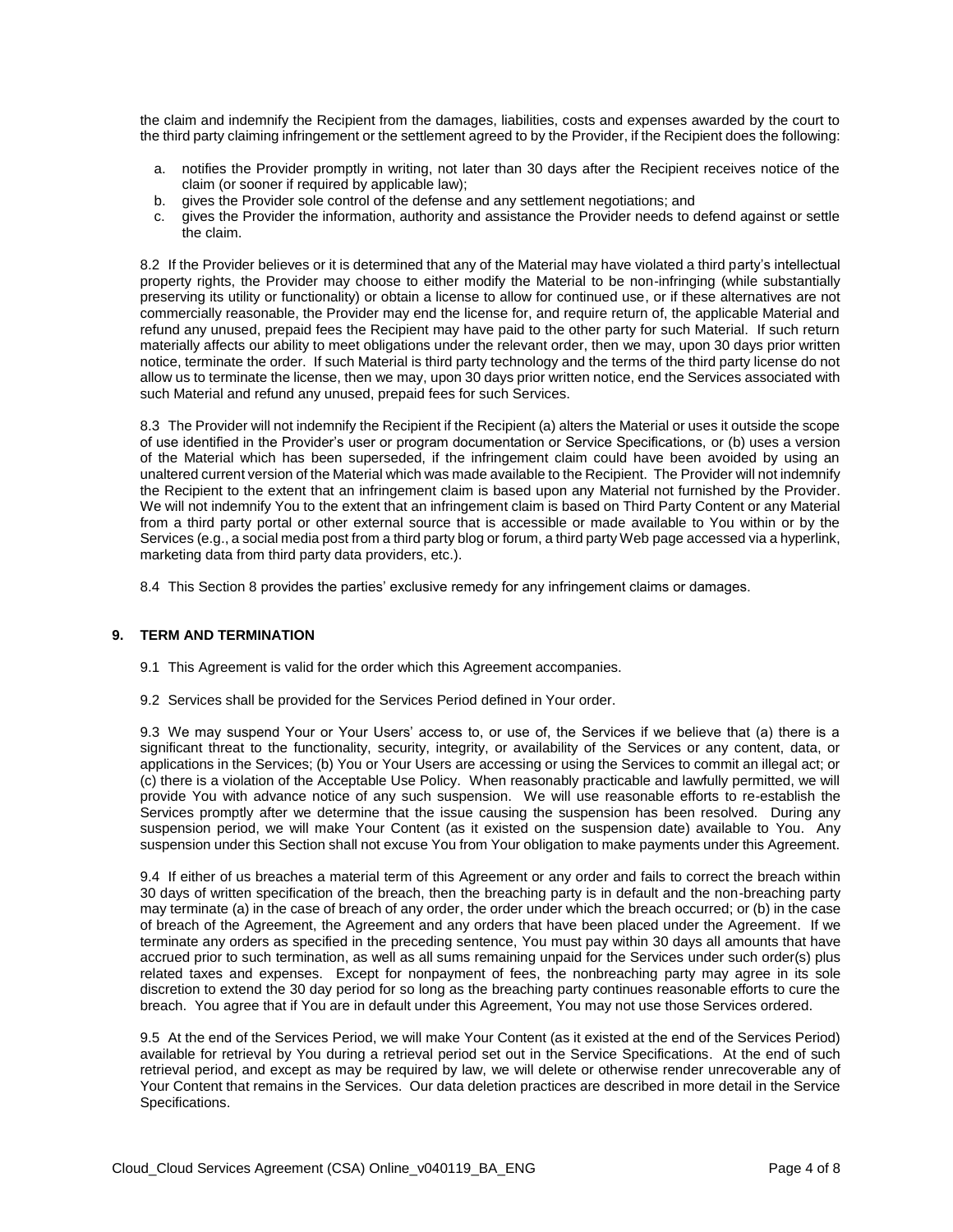9.6 Provisions that survive termination or expiration of this Agreement are those relating to limitation of liability, indemnification, payment and others which by their nature are intended to survive.

#### **10. THIRD-PARTY CONTENT, SERVICES AND WEBSITES**

10.1 The Services may enable You to link to, transfer Your Content or Third Party Content to, or otherwise access, third parties' websites, platforms, content, products, services, and information ("Third Party Services"). Oracle does not control and is not responsible for Third Party Services. You are solely responsible for complying with the terms of access and use of Third Party Services, and if Oracle accesses or uses any Third Party Services on Your behalf to facilitate performance of the Services, You are solely responsible for ensuring that such access and use, including through passwords, credentials or tokens issued or otherwise made available to You, is authorized by the terms of access and use for such services. If You transfer or cause the transfer of Your Content or Third Party Content from the Services to a Third Party Service or other location, that transfer constitutes a distribution by You and not by Oracle.

10.2 Any Third Party Content we make accessible is provided on an "as-is" and "as available" basis without any warranty of any kind. You acknowledge and agree that we are not responsible for, and have no obligation to control, monitor, or correct, Third Party Content. We disclaim all liabilities arising from or related to Third Party Content.

10.3 You acknowledge that: (i) the nature, type, quality and availability of Third Party Content may change at any time during the Services Period, and (ii) features of the Services that interoperate with Third Party Services such as Facebook™, YouTube™ and Twitter™, etc., depend on the continuing availability of such third parties' respective application programming interfaces (APIs). We may need to update, change or modify the Services under this Agreement as a result of a change in, or unavailability of, such Third Party Content, Third Party Services or APIs. If any third party ceases to make its Third Party Content or APIs available on reasonable terms for the Services, as determined by us in our sole discretion, we may cease providing access to the affected Third Party Content or Third Party Services without any liability to You. Any changes to Third Party Content, Third Party Services or APIs, including their unavailability, during the Services Period does not affect Your obligations under this Agreement or the applicable order, and You will not be entitled to any refund, credit or other compensation due to any such changes.

#### **11. SERVICE MONITORING, ANALYSES AND ORACLE SOFTWARE**

11.1 We continuously monitor the Services to facilitate Oracle's operation of the Services; to help resolve Your service requests; to detect and address threats to the functionality, security, integrity, and availability of the Services as well as any content, data, or applications in the Services; and to detect and address illegal acts or violations of the Acceptable Use Policy. Oracle monitoring tools do not collect or store any of Your Content residing in the Services, except as needed for such purposes. Oracle does not monitor, and does not address issues with, non-Oracle software provided by You or any of Your Users that is stored in, or run on or through, the Services. Information collected by Oracle monitoring tools (excluding Your Content) may also be used to assist in managing Oracle's product and service portfolio, to help Oracle address deficiencies in its product and service offerings, and for license management purposes.

11.2 We may (i) compile statistical and other information related to the performance, operation and use of the Services, and (ii) use data from the Services in aggregated form for security and operations management, to create statistical analyses, and for research and development purposes (clauses i and ii are collectively referred to as "Service Analyses"). We may make Service Analyses publicly available; however, Service Analyses will not incorporate Your Content, Personal Data or Confidential Information in a form that could serve to identify You or any individual. We retain all intellectual property rights in Service Analyses.

11.3 We may provide You with the ability to obtain certain Oracle Software (as defined below) for use with the Services. If we provide Oracle Software to You and do not specify separate terms for such software, then such Oracle Software is provided as part of the Services and You have the non-exclusive, worldwide, limited right to use such Oracle Software, subject to the terms of this Agreement and Your order (except for separately licensed elements of the Oracle Software, which separately licensed elements are governed by the applicable separate terms), solely to facilitate Your use of the Services. You may allow Your Users to use the Oracle Software for this purpose, and You are responsible for their compliance with the license terms. Your right to use any Oracle Software will terminate upon the earlier of our notice (by web posting or otherwise) or the end of the Services associated with the Oracle Software. Notwithstanding the foregoing, if Oracle Software is licensed to You under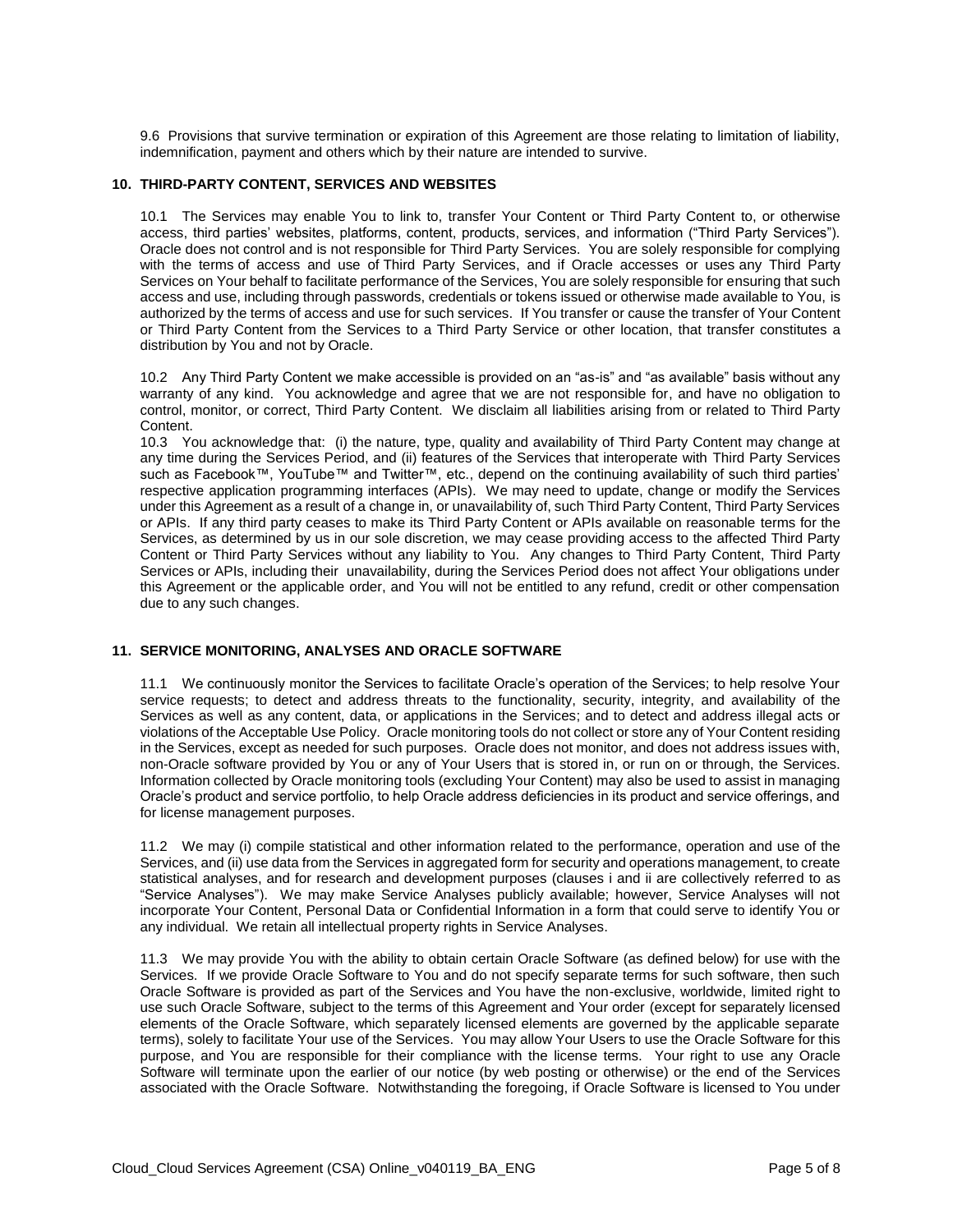separate terms, then Your use of such software is governed by the separate terms. Your right to use any part of the Oracle Software that is licensed under the separate terms is not restricted in any way by this Agreement.

#### **12. EXPORT**

12.1 Export laws and regulations of the United States and any other relevant local export laws and regulations apply to the Services. Such export laws govern use of the Services (including technical data) and any Services deliverables provided under this Agreement, and You and we each agree to comply with all such export laws and regulations (including "deemed export" and "deemed re-export" regulations). You agree that no data, information, software programs and/or materials resulting from the Services (or direct product thereof) will be exported, directly or indirectly, in violation of these laws, or will be used for any purpose prohibited by these laws including, without limitation, nuclear, chemical, or biological weapons proliferation, or development of missile technology.

12.2 You acknowledge that the Services are designed with capabilities for You and Your Users to access the Services without regard to geographic location and to transfer or otherwise move Your Content between the Services and other locations such as User workstations. You are solely responsible for the authorization and management of User accounts across geographic locations, as well as export control and geographic transfer of Your Content.

#### **13. FORCE MAJEURE**

Neither You nor we shall be responsible for failure or delay of performance if caused by: an act of war, hostility, or sabotage; act of God; pandemic; electrical, internet, or telecommunication outage that is not caused by the obligated party; government restrictions (including the denial or cancelation of any export, import or other license); or other event outside the reasonable control of the obligated party. Both You and we will use reasonable efforts to mitigate the effect of a force majeure event. If such event continues for more than 30 days, either of You or we may cancel unperformed Services and affected orders upon written notice. This Section does not excuse either party's obligation to take reasonable steps to follow its normal disaster recovery procedures or Your obligation to pay for the Services.

#### **14. GOVERNING LAW AND JURISDICTION**

This Agreement is governed by the laws of Bosnia and Herzegovina and each party agrees to submit to the exclusive jurisdiction of, and venue in, the courts in Sarajevo, Bosnia and Herzegovina in any dispute arising out of or relating to this Agreement.

#### **15. NOTICE**

15.1 Any notice required under this Agreement shall be provided to the other party in writing. If You have a legal dispute with us or if You wish to provide a notice under the Indemnification Section of this Agreement, or if You become subject to insolvency or other similar legal proceedings, You will promptly send written notice to: Oracle BH d.o.o., Legal Department, Fra Anđela Zvizdovića 1, Sarajevo, 71000, Bosnia and Herzegovina, Attention: General Counsel, Legal Department.

15.2 We may give notices applicable to our Services customers by means of a general notice on the Oracle portal for the Services, and notices specific to You by electronic mail to Your e-mail address on record in our account information or by written communication sent by first class mail or pre-paid post to Your address on record in our account information.

#### **16. ASSIGNMENT**

You may not assign this Agreement or give or transfer the Services, or any interest in the Services, to another individual or entity.

# **17. OTHER**

17.1 We are an independent contractor, and each party agrees that no partnership, joint venture, or agency relationship exists between the parties.

17.2 Our business partners and other third parties, including any third parties with which the Services have integrations or that are retained by You to provide consulting services, implementation services or applications that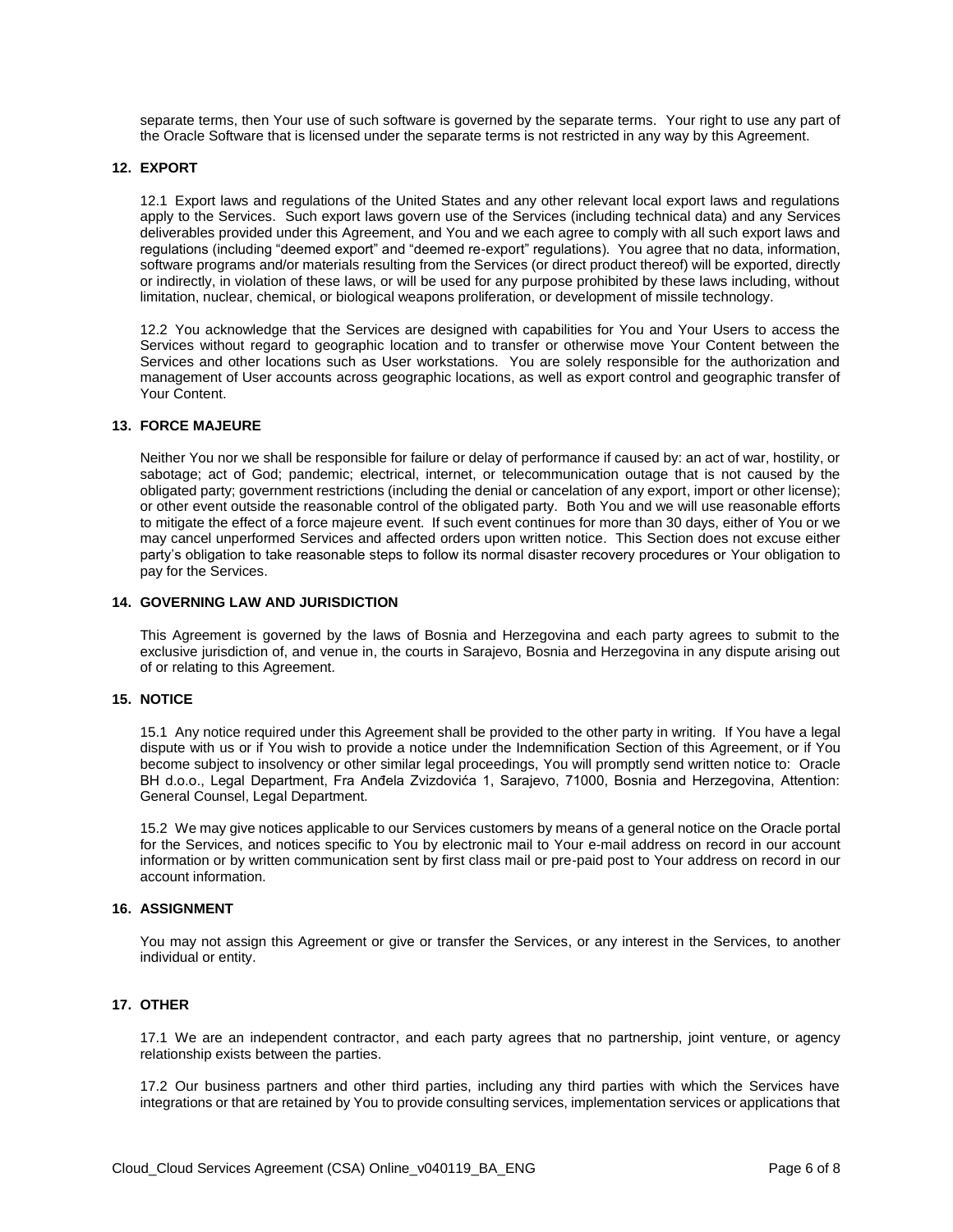interact with the Services, are independent of Oracle and are not Oracle's agents. We are not liable for, bound by, or responsible for any problems with the Services or Your Content arising due to any acts of any such business partner or third party, unless the business partner or third party is providing Services as our subcontractor on an engagement ordered under this Agreement and, if so, then only to the same extent as we would be responsible for our resources under this Agreement.

17.3 If any term of this Agreement is found to be invalid or unenforceable, the remaining provisions will remain effective and such term shall be replaced with another term consistent with the purpose and intent of this Agreement.

17.4 Except for actions for nonpayment or breach of Oracle's proprietary rights, no action, regardless of form, arising out of or relating to this Agreement may be brought by either party more than two years after the cause of action has accrued.

17.5 Prior to entering into an order governed by this Agreement, You are solely responsible for determining whether the Services meet Your technical, business or regulatory requirements. Oracle will cooperate with Your efforts to determine whether use of the standard Services are consistent with those requirements. Additional fees may apply to any additional work performed by Oracle or changes to the Services. You remain solely responsible for Your regulatory compliance in connection with Your use of the Services.

17.6 Upon forty-five (45) days written notice and no more than once every twelve (12) months, Oracle may audit Your use of the Cloud Services to ensure Your use of the Cloud Services is in compliance with the terms of the applicable order and this Agreement. Any such audit shall not unreasonably interfere with Your normal business operations.

You agree to cooperate with Oracle's audit and to provide reasonable assistance and access to information reasonably requested by Oracle.

The performance of the audit and non-public data obtained during the audit (including findings or reports that result from the audit) shall be subject to the provisions of section 4 (Nondisclosure) of this Agreement.

If the audit identifies non-compliance, You agree to remedy (which may include, without limitation, the payment of any fees for additional Cloud Services) such non-compliance within 30 days of written notification of that noncompliance. You agree that Oracle shall not be responsible for any of Your costs incurred in cooperating with the audit.

# **18. ENTIRE AGREEMENT**

18.1 You agree that this Agreement and the information which is incorporated into this Agreement by written reference (including reference to information contained in a URL or referenced policy), together with the applicable order, is the complete agreement for the Services ordered by You and supersedes all prior or contemporaneous agreements or representations, written or oral, regarding such Services.

18.2 It is expressly agreed that the terms of this Agreement and any Oracle order shall supersede the terms in any purchase order, procurement internet portal, or other similar non-Oracle document and no terms included in any such purchase order, portal, or other non-Oracle document shall apply to the Services ordered. In the event of any inconsistencies between the terms of an order and the Agreement, the order shall take precedence; however, unless expressly stated otherwise in an order, the terms of the Data Processing Agreement shall take precedence over any inconsistent terms in an order. This Agreement and orders hereunder may not be modified and the rights and restrictions may not be altered or waived except in a writing signed or accepted online by authorized representatives of You and of Oracle; however, Oracle may update the Service Specifications, including by posting updated documents on Oracle's websites. No third party beneficiary relationships are created by this Agreement.

#### **19. AGREEMENT DEFINITIONS**

19.1 **"Oracle Software"** means any software agent, application or tool that Oracle makes available to You for download specifically for purposes of facilitating Your access to, operation of, and/or use with, the Services.

19.2 **"Program Documentation"** refers to the user manuals, help windows, readme files for the Services and any Oracle Software. You may access the documentation online a[t http://oracle.com/contracts](http://oracle.com/contracts) or such other address specified by Oracle.